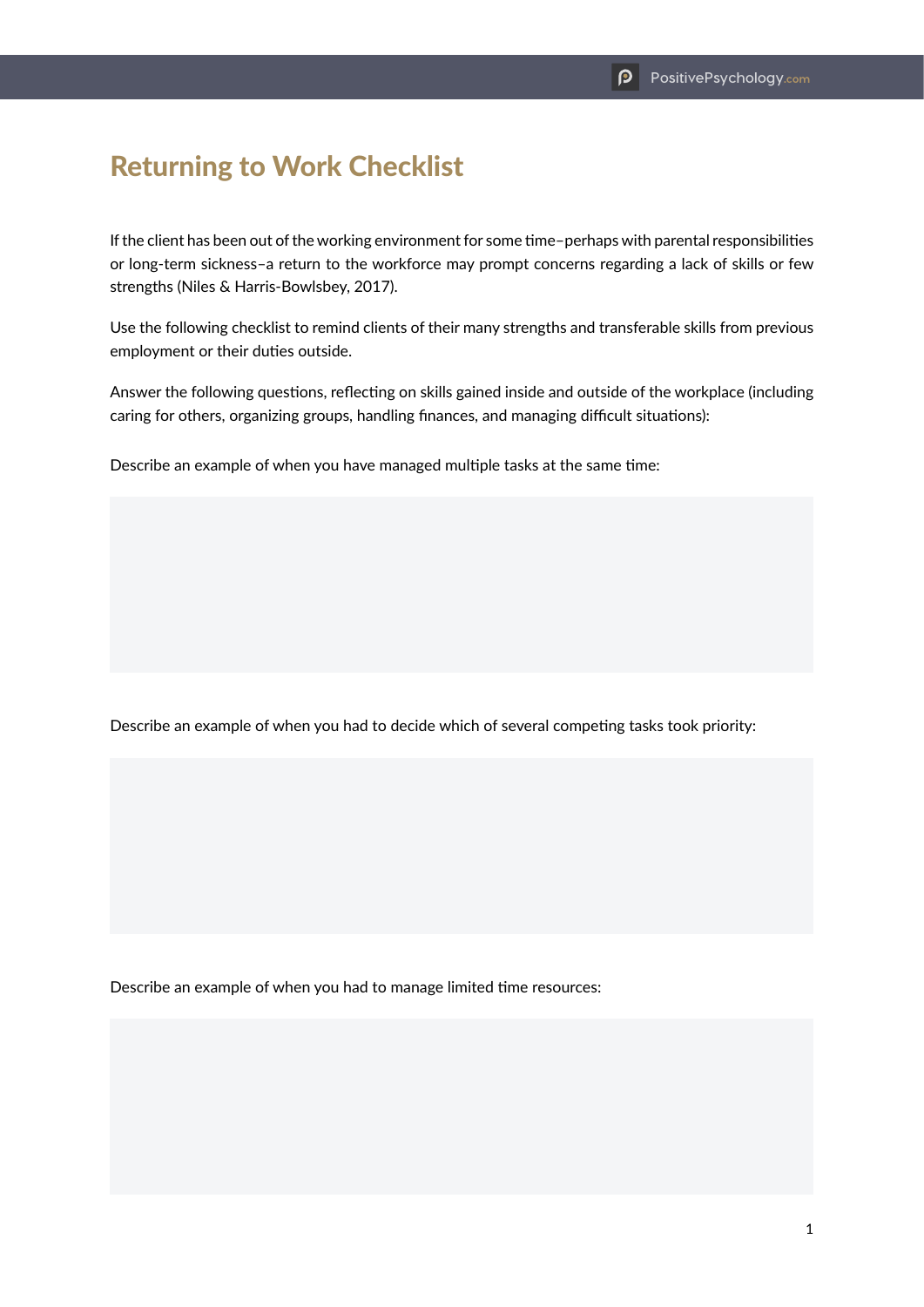Describe an example of when you had to manage a budget or finances:

Describe an example of when you had to train or teach others:

Describe an example of when you had to resolve conflict:

Describe an example of when you had to manage people:

Every person brings with them skills and strengths. The above exercise helps to remind the individual that they may not have been developed or practiced in the workplace.